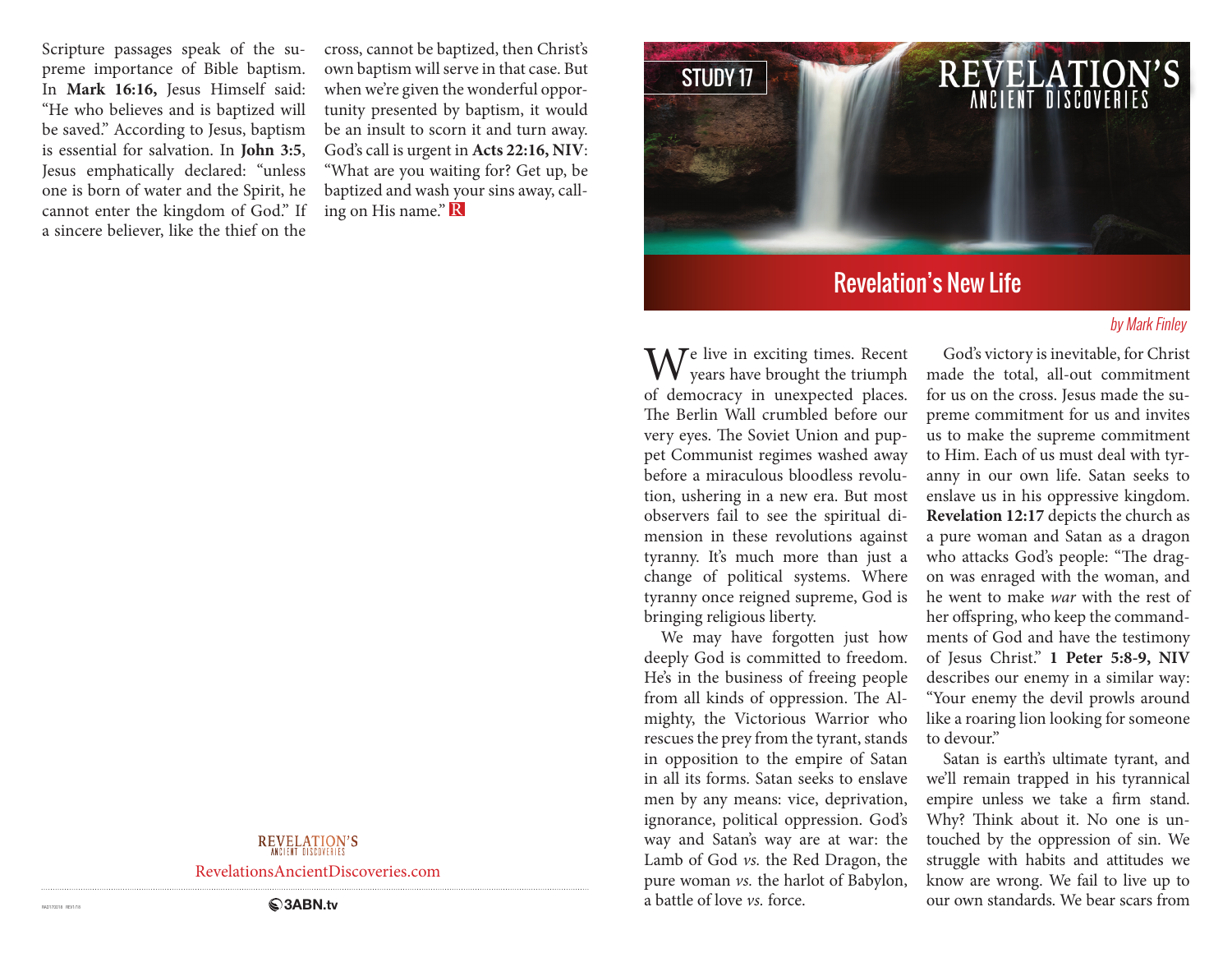the sins of *others*—and we *cause* scars ourselves. All of us suffer from the tyranny of evil unleashed in this world. So how do we escape and find freedom? It's not enough just to wish this tyranny away. We must take a stand, declare another allegiance. And that allegiance must be to the One who sets us free, Jesus Christ.

**Revelation 7:14-15** shows people who have declared such an allegiance, a group that has gone through history's last upheavals and made it to the very throne room of God. This text describes the secret

of their strength: "These are the ones who come out of the great tribulation, and washed their robes and made them white

in the blood of the Lamb. Therefore they are before the throne of God, and serve Him day and night in His temple." They've washed their robes and made them white in the blood of the Lamb! Did you know that a particular Christian practice symbolizes this washing, making things white in the blood of the Lamb, that there's actually a way we can affirm that publicly in our lives? Let's talk about this affirmation, this public statement, and the difference it can make. It's the statement of Baptism.

Baptism is mentioned more than 80 times in the New Testament alone. **Matthew 28:19-20** records Jesus' *final instructions* to His disciples: "Go therefore and make disciples of all the nations, baptizing them in the name of the Father and of the Son and of the Holy Spirit, teaching them to observe all things that I have commanded you; and lo, I am with you always, even to the end of the age."

#### **The Meaning of Baptism**

Bible baptism is a public commitment, a symbol of allegiance to Christ, declaring whose side we're on. To be "washed in the blood of the Lamb" is to make a public statement of loyalty to Him in baptism. No doubt about it: Jesus is the One standing against the evil empire of Satan, the One able to deliver us from the tyrant's grip. So we must

give absolute allegiance to Christ as our Savior. But many today

give only a vague assent to Jesus as Savior and keep their allegiance a private affair.

Sure, they believe in Him, but for some reason that belief never becomes a public statement. Yet we need something definite in our lives. We need to take a firm stand. Private allegiances tend to wither away. Unexpressed beliefs tend to bend with the circumstances. So how do we take a stand? The early Christians show us how very clearly. After one of Peter's first sermons, his listeners were deeply convicted about the claims of Christ. They asked, "What shall we do?" Peter answered in **Acts 2:38**: "Repent and be baptized, every one of you in the name of Jesus Christ." These people had faith in Jesus as the Messiah, as Savior. They took a stand and made a public statement by being baptized. Baptism is a way of identifying ourselves with Christ—we join ourselves to

Him publicly, just as a man and woman join themselves in marriage through a wedding ceremony.

### **The Method of Baptism**

Look at how Jesus was baptized— He's a safe example to follow. **Mark 1:9-10**: "Jesus came from Nazareth of Galilee, and was baptized by John in the Jordan. And immediately, coming up *from* the water, He saw the heavens parting and the Spirit descending upon Him like a dove." Jesus was immersed by John in the Jordan River. **John 3:23**  states: "John was baptizing in Aenon near Salim, because there was much water there. And they came and were baptized." True biblical baptism requires deep water. Sprinkling doesn't, neither does pouring. Only immersion demands "much water." Paul tells us in **Ephesians 4:5**: "One Lord, one faith, one baptism" there's only one genuine faith—saving faith in Christ. There's only one Lord—Jesus our Lord and Savior and there's only one genuine method of baptism—by immersion. In **Acts 8:38** the Apostle Philip baptized an Ethiopian eunuch: "Both Philip and the eunuch went down into the water, and he baptized him." Philip placed the

"Don't you know that all of us who were baptized into Christ Jesus were baptized into His death?" Romans 6:3

new believer completely under water. Full immersion is the only method of baptism described in the Bible.

#### **The Symbolism of Baptism**

The Bible method of baptism richly symbolizes Christ's death, burial, and resurrection. Paul asks in **Romans 6:3-6**: "don't you know that all of us who were baptized into Christ Jesus were baptized into His death? We were therefore buried with Him through baptism into death in order that, just as Christ was raised from the dead through the glory of the Father, we too may live a new life. . . ." Thus baptism really represents *three things:* (1) dying to the old sinful way of life. (2) Burying our sins in the watery grave. (3) Rising again out of the water to walk a new life.

### **The Importance of Baptism**

Let me make one thing clear. Baptism does not save us—it's not a magic ceremony that gives eternal life. Faith in Christ is what saves us; we receive eternal life only by believing in Him and accepting Him as Savior. And baptism doesn't mean we're *perfect* it means we're *committed*. But some



## "Repent and be baptized, every one of you in the name of Jesus Christ." Acts 2:38